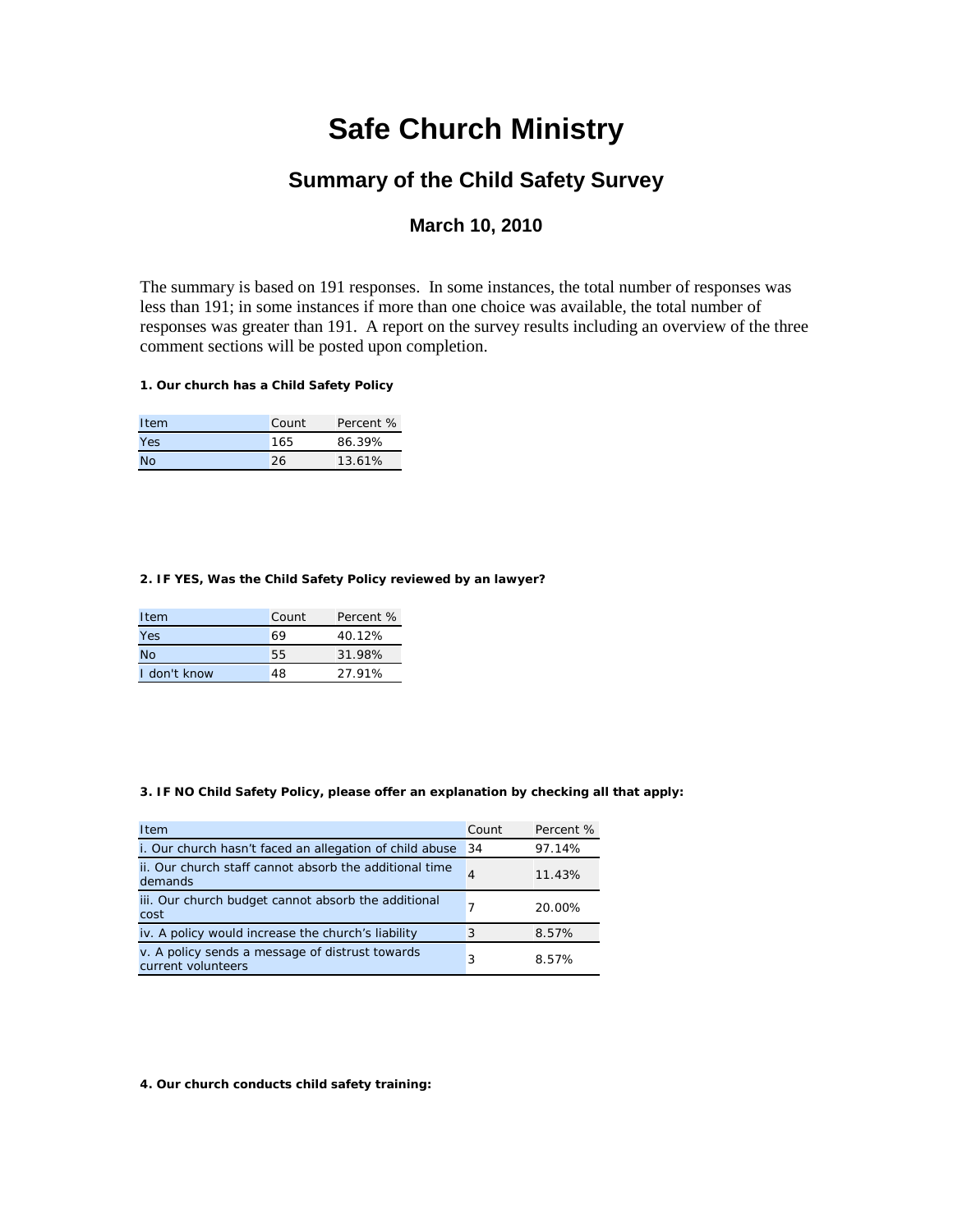| Item                         | Count | Percent % |
|------------------------------|-------|-----------|
| yearly                       | 60    | 31.41%    |
| every other year             | 9     | 4.71%     |
| occasionally                 | 70    | 36.65%    |
| does not conduct<br>training | 52    | 27.23%    |

# **5. Our church has a liability insurance policy.**

| Item         | Count | Percent % |
|--------------|-------|-----------|
| Yes          | 173   | 90.58%    |
| <b>No</b>    | 1     | 0.52%     |
| I don't know | 17    | 8.90%     |

### **6. If Yes, does the policy contain a separate sexual abuse rider?**

| Item         | Count | Percent % |
|--------------|-------|-----------|
| Yes          | 48    | 25.81%    |
| <b>No</b>    | 11    | 5.91%     |
| I don't know | 127   | 68.28%    |

# **7. Our church conducts screening of: (Check all that apply)**

| Item                                                                                | Count | Percent % |
|-------------------------------------------------------------------------------------|-------|-----------|
| a. An applicant for a paid position in the church                                   | 153   | 80.10%    |
| b. A volunteer (an adult) who serves in youth ministry $_{140}$<br>(infant-age 18)  |       | 73.30%    |
| c. A helper (a minor under age 18) who assists in<br>youth ministry (infant-age 18) | 56    | 29.32%    |
| d. Our church does not conduct screening                                            | 27    | 14.14%    |

# **8. Our screening of an applicant for a paid position includes: (Check all that apply)**

| Item                | Count | Percent % |
|---------------------|-------|-----------|
| a. Application form | 144   | 75.39%    |
| b. Interview        | 156   | 81.68%    |
| c. References       | 153   | 80.10%    |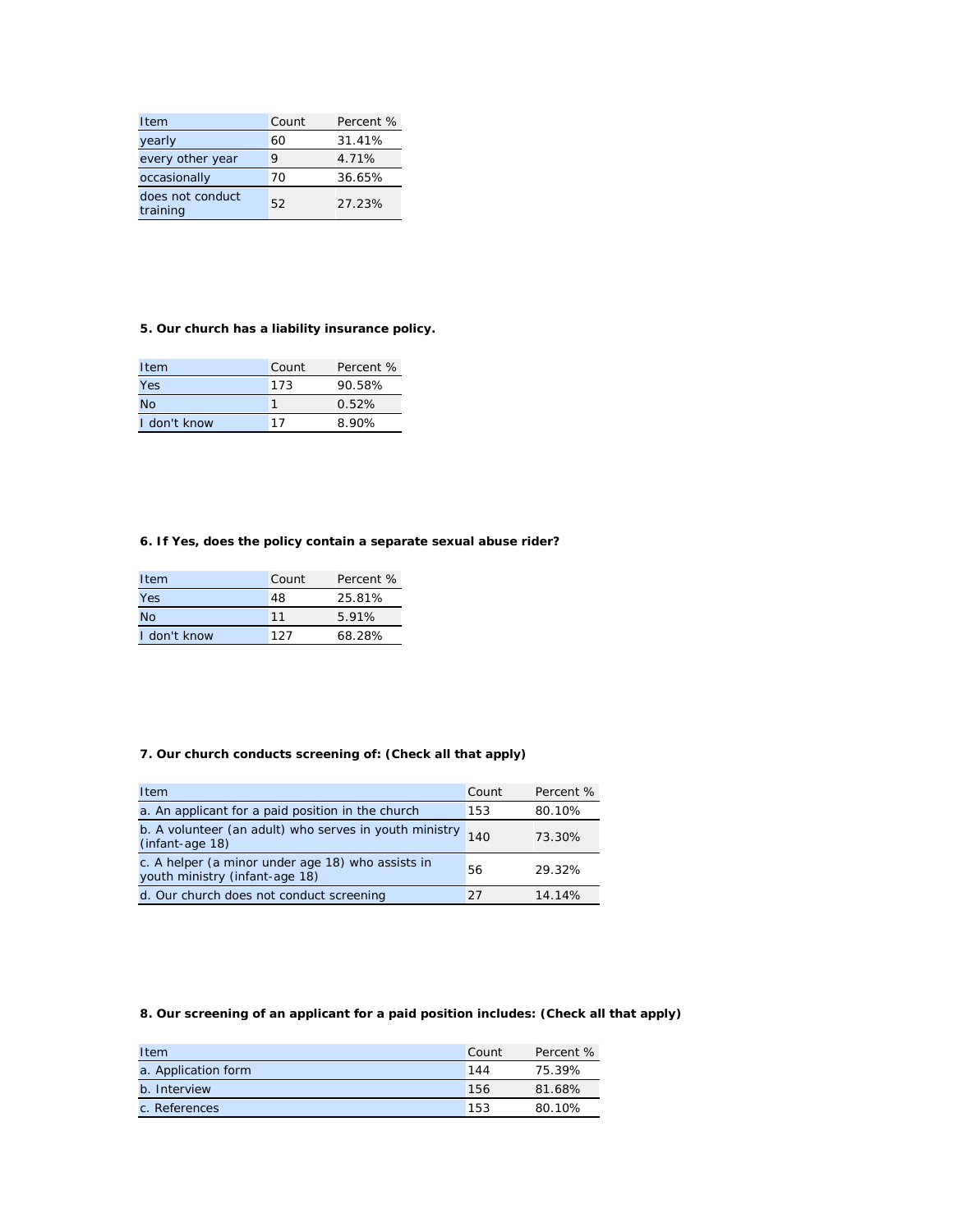| d. Criminal record check                                        | 125 | 65.45% |
|-----------------------------------------------------------------|-----|--------|
| e. Fingerprint of an applicant from out-of-state or<br>province |     | 4.71%  |
| f. Our church does not conduct screening                        | 17  | 8.90%  |

# **9. Our screening of a volunteer (adult) includes: (Check all that apply)**

| Item                                                            | Count | Percent % |
|-----------------------------------------------------------------|-------|-----------|
| a. Application form                                             | 92    | 48.17%    |
| b. Interview                                                    | 52    | 27.23%    |
| c. References                                                   | 56    | 29.32%    |
| d. Criminal record check                                        | 111   | 58.12%    |
| e. Fingerprint of an applicant from out-of-state or<br>province | 2     | 1.05%     |
| f. Our church does not conduct screening                        | 40    | 20.94%    |

#### **10. Our screening of a helper (minor under age 18) includes: (Check all that apply)**

| Item                                     | Count           | Percent % |
|------------------------------------------|-----------------|-----------|
| a. Application form                      | 46              | 24.08%    |
| b. Interview                             | $\overline{31}$ | 16.23%    |
| c. References                            | 23              | 12.04%    |
| d. Our church does not conduct screening | 123             | 64.40%    |

#### **11. How long have you been at this church?**

| Item       | Count | Percent % |
|------------|-------|-----------|
| 0-5 years  | 90    | 47.12%    |
| 6-10 years | 64    | 33.51%    |
| 11 or more | 37    | 19.37%    |

# **12. Please enter the number of allegations against a family member**

| Item | Count | Percent % |
|------|-------|-----------|
|      | 157   | 82.20%    |
|      | 20    | 10.47%    |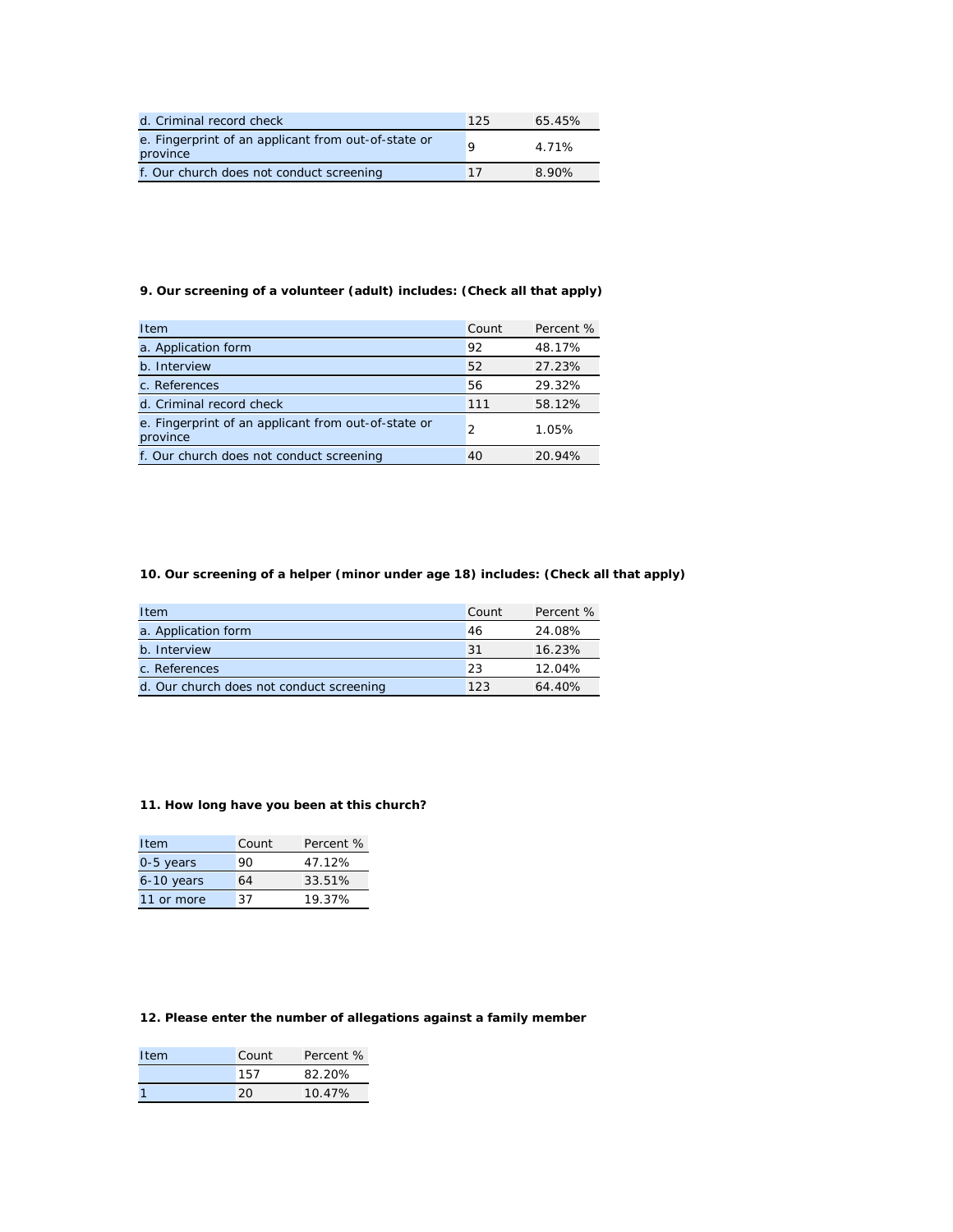|   | 11 | 5.76% |
|---|----|-------|
| 3 |    | 1.05% |
|   |    | 0.52% |

Average: 0.27

#### **13. Please enter the number of allegations against a church worker or staff.**

| Item | Count | Percent % |
|------|-------|-----------|
|      | 185   | 96.86%    |
|      |       | 2.09%     |
| 2    |       | 0.52%     |
|      |       | 0.52%     |

Average: 0.03

#### **14. How many of these allegations were reported to civil authorities (Police, Children's Aid, Child Protective Services, etc.)?**

| Item | Count | Percent % |
|------|-------|-----------|
|      | 160   | 83.77%    |
|      | 18    | 9.42%     |
| 2    | 8     | 4.19%     |
| 3    | 3     | 1.57%     |
|      | 2     | 1.05%     |

Average: 0.23

#### **15. To help encourage child safety, what types of information would be helpful to have in a church: (Check all that apply)**

| Item                                                                   | Count | Percent % |
|------------------------------------------------------------------------|-------|-----------|
| a. Learning appropriate boundaries between<br>church workers and youth | 144   | 75.39%    |
| b. Learning how to write and implement a child<br>safety policy        | 98    | 51.31%    |
| c. Finding a liability insurance policy for the<br>church              | 63    | 32.98%    |
| d. Understanding the dynamics of child abuse in<br>church              | 109   | 57.07%    |
| e. Knowing relevant child abuse laws in Canada                         | 54    | 28.27%    |
| f. Knowing relevant child abuse laws in the U.S.                       | 93    | 48.69%    |
| g. Knowing how to report an allegation of child<br>abuse               | 119   | 62.30%    |
| h. Establishing a discipline policy for youth at<br>church             | 86    | 45.03%    |